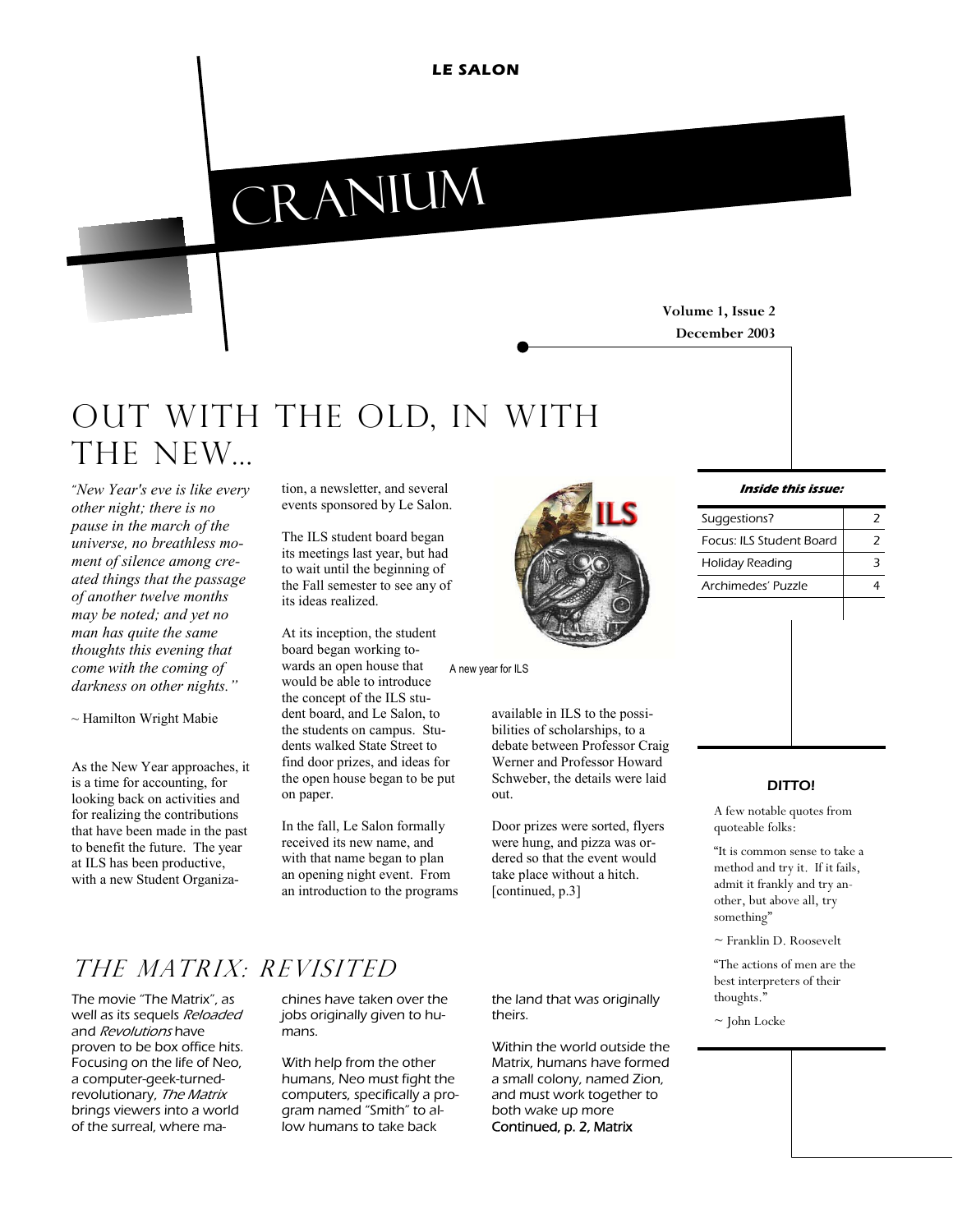# THE MATRIX: QUESTIONED

Humans, but also to fight against the world of machines to one day reclaim the place they called home.

The Matrix provides the same glimpse of what could happen to the world as did AI, showing a world in which machines become reality, and reality in its own turn becomes incomprehensible. The storyline is able to drag viewers into the movie on its own.

By questioning reality, and the human perception of reality, The Matrix provides a challenge to those who enjoy contemplating the myths of reality.

Thus, the ILS student organization found itself together watching the Matrix and discussing many of the questions it brought up under the supervisor of Daniel Kapust and John Evans, the Lecturer and a TA for ILS 205.

After the movie, the group contemplated several questions:

Do we exist, or, are we in the Matrix?

What is the nature of happiness, or, why leave the Matrix?



Neo (Keanu Reeves) is given the opportunity to find out what the Matrix really is.

What is freedom, or, is Neo, or anyone else, free?

These questions, raised by the movie, have no definitive answers, although humans from Plato through modern philosophers at Harvard and Oxford continue to contemplate these questions, or others like it. Perhaps it is not the answer, then, that must be found, but rather the discussion and contemplation that ensues once one of these questions is asked—and therein we find the goal of Le Salon!

Soooo...if you would like to voice an opinion on any one of these three issues, please write an email to:

Lisa Valenti-Hein

Lvalentihein@wisc.edu

... it will be placed in the next Cranium.

## SUGGESTIONS?

The ILS student board is always looking for new ideas of things to do to promote its meaning and mission. Every event of le Salon, from Undergraduate brown bag lunches to Matrix movie re-

views, is developed and planned by the students.

The students have put together introductory events, such as the 'getting to know you' night at Mieklejohn house, and a brown bag lunch (see front page article).

If you would like to become involved in

"Every event of Le Salon, from Undergraduate brown bag lunches to Matrix movie reviews, is developed and planned by the students."

the life of the ILS student board, we would love to have you! There is always need of student help, from people who

arrange events, to those who present in them, to those who brainstorm...and even those who write newsletters!

We are also always in search of new ideas, and are willing to write about anything in the pages of this newsletter. Please feel free to write to the student board (see article below) if you would like to help out, or have any suggestions.

## Focus: ils student board

The ILS Board is the group of movers and shakers behind Le Salon [pardon the cliché]. They got together last year and began to make plans for a studentrun organization that would allow people to congregate and discuss the ideas of the ancient and modern philosophers as they applied to modern events.

The group, pictured, has been behind the showings of The Matrix, undergrad brownbag lunches, and the opening event that was featured in the November edition of the Cranium. A Candid of the ILS Board



If you are interested in working with the Student board, or in writing an article for the Cranium [shameless selfpromotion], please send and email to:

Ilssb@yahoo.com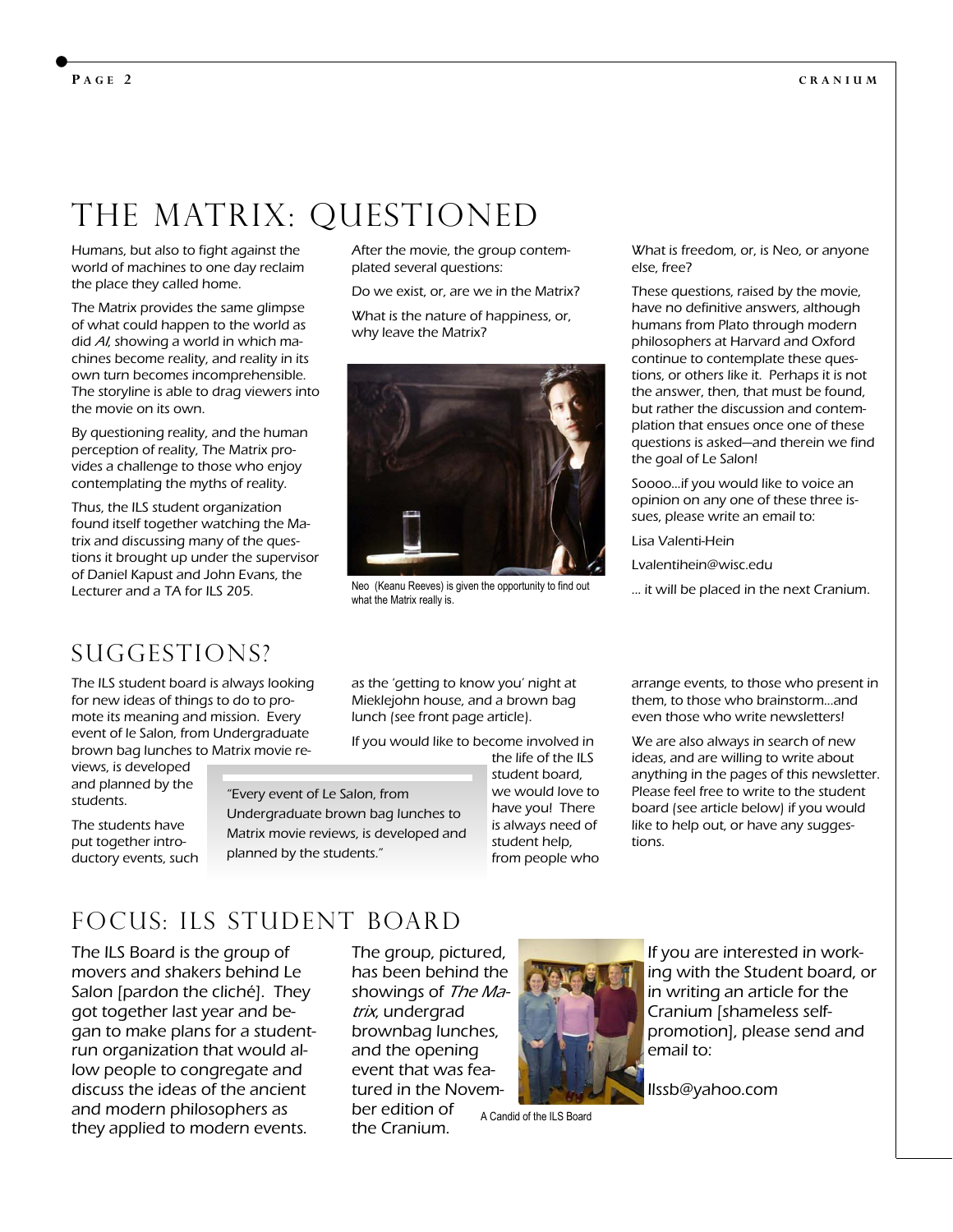# New years reflections

The evening went off without any difficulties, and Le Salon turned its attention to other matters, such as the new newsletter, Cranium, movie nights, and an undergrad brown bag luncheon.

The newsletter was published, and became a regular feature of Le Salon, with announcements about future events, stories of interest to those studying in the Integrated Liberal Studies Program, and other quotes and inserts. Hopefully, this publication will grow to more than the few people behind it now so that it can better express the ideas and varied points of view that exist behind the Integrated Liberal Studies program, its student board, and Le Salon, the student organization.

At the undergraduate brown bag luncheon, Robert [Bob] Probst presented the research that he had done for his ILS capstone seminar, which is necessary for a degree in ILS. His study



A new motto for the ILS group?

of the voting trends of modern day youth was able to shed new light on what many consider to be the main problem with today's political system in the United States: voter inactivity.

> Finally, Le Salon was able to close out the year with the film The Matrix [see front page article]. Several students were able to use this medium to explore some of the essential questions behind the ILS program.

Le Salon has faced challenges, but is looking back on a productive semester, and looking forward to a year of possibility…

...now for some New Year's resolutions!

### Booklovers: good books for the holidays

Looking for something to do over the holidays? Can't quite get over the nagging feeling that you should be doing something more, educational (gasp) with your time? The solution is clear: a few good books!

Ishmael by Dan Brown

A book that presents a unique, grassroots theory of how the world should be run, through the discourse of a

personal - Lenore Hershey

Do give books—Religious or otherwise for Christmas, they're never fattening, seldom sinful, and permanently

young man and a Gorilla named Ishmael, who come together through a newspaper article:

TEACHER seeks pupil. Must have an earnest desire to save the world. Apply in person.

The storyline and the theory behind the book are sure to keep you hooked for a long while to come.

The Sparrow by Mary Doria Russell

Imagine receiving a message from outer space, in the form of a song. This is exactly what happens to Emilio Sanchez and his friends, as they begin a novel that is a journey to a distant world. They must work together in order to explore a world that is completely unlike anything they had previously known, with

> new foods, new cultures, and new peoples.

Throughout the journey, as Emilio learns the language of the new race of beings, the group attempts to learn more about

the new civilization that they have discovered, only to find that they are ever more confused by the society that evolved.

This book takes a close look not only at human assumptions of other species, but at human assumptions about faith and about themselves. It is a piercing look at the human soul, and the human psyche, that leaves the reader with many more questions than it does answers. This book will provide a nonstop read over the holiday season.

Zen and the Art of Motorcycle Maintenance by Robert Pirsig

This is a book that falls in the category of "love it or hate it". Pirsig takes readers on a journey into the mind of a former (?) madman as he journeys across the United States on his motorcycle.

Pirsig takes a scrutinizing look at the human being, claiming that for each person "the cycle you are working on is yourself". Although long in places, Zen gives good analogies, and asks some of the central questions of life.

Through his quest across the country, Pirsig takes on love, technology, science and nature to form his picture of the world as it is. The book will stretch your mind and your vocabulary, but leave you in the end with a new insight into life.

Just a few ideas for reading over the holidays, whether they make their way to your hands as stocking stuffers, gifts from friends, or a gift to yourself, feel free to give a good book a try, in between sledding and sibling-torture, that is.